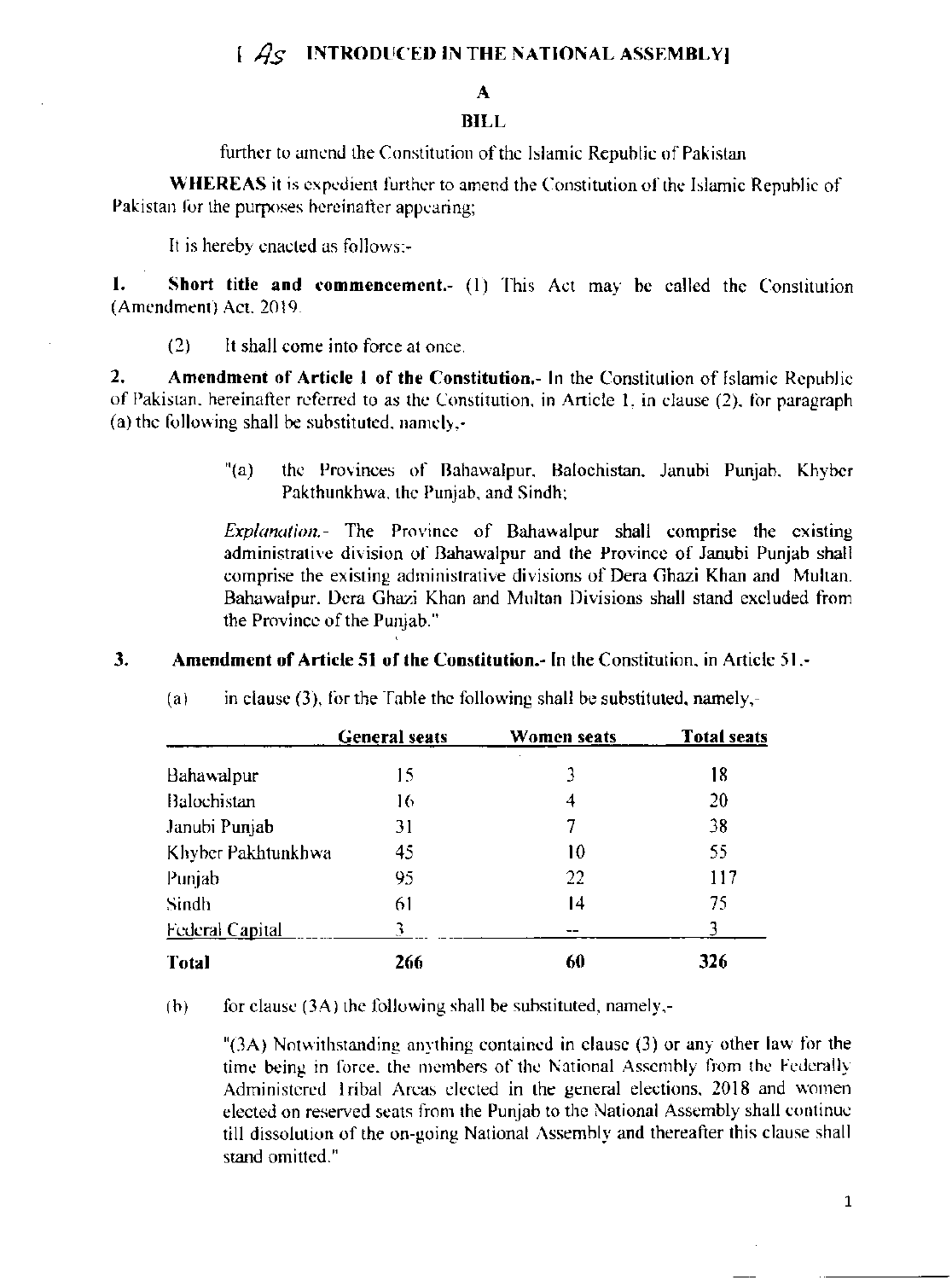### Amendment of Article 59 of the Constitution. In the Constitution, in Article 59,- $\ddot{ }$

- $(1)$ in clause  $(1)$ .
	- for the words "ninety-six" the words "one hundred and forty-two" shall be  $(a)$ substituted:
	- in paragraph (f), for the word "four" the word "six" shall be substituted;  $(b)$
- in clause  $(3)$ , in paragraph  $(f)$  and proviso thereto, for the word "two" occurring  $(2)$ thrice, the word "three" shall be substituted.
- $(3)$ after clause  $(3A)$ , the following new clauses  $(3B)$  and  $(3C)$  shall be inserted. namely.-

"(3B) Notwithstanding the provisions of clause (3) or any other law for the time being in force, of the members elected by the Provincial Assemblies of the new Provinces of Bahawalpur and Janubi Punjab,

- (a) under paragraph (a), seven shall retire in March 2021 and seven shall retire in March 2024:
- (b) under paragraph (d), two shall retire in March 2021 and two shall retire in March, 2024:
- (c) under paragraph (e), two shall retire in March 2021 and two shall retire in March. 2024: and
- (d) under paragraph  $(f)$ , one shall retire in March 2021 and one shall retire in March. 2024:

(3C) Notwithstanding the provisions of clauses (1) and (3) or any other law for the time being in force, members elected from the Province of the Punjab prior to the creation of the new Provinces of Bahawalpur and Janubi Punjab shall complete their respective terms of office and thereafter this clause and clause (3B) shall stand omitted."

### 5. Amendment of Article 106 of the Constitution.- In the Constitution, in Article 106.-

|                    | <b>General seats</b> |    | Women Non-Muslims | Total |
|--------------------|----------------------|----|-------------------|-------|
| Bahawalpur         | 31                   |    |                   | 39    |
| Balochistan        | 51                   | Ħ  | 3                 | 65    |
| Janubi Punjab      | 64                   | 14 | 2                 | 80    |
| Khyber Pakhtunkhwa | 115                  | 26 | 4                 | 145   |
| Punjab             | $202 -$              | 45 | 5                 | 252   |
| Sindh              | 130                  | 29 | 9                 | 168 " |

(a) in clause (1), for the Table the following shall be substituted, namely.

 $(b)$ after clause (1) amended as aforesaid, the following new clause (1A) shall be inserted, namely.-

"(1A) Notwithstanding anything contained in clause (1) or any other law for the time being in force, members of the Provincial Assembly of the Punjab elected in the general elections, 2018 on reserved seats for women and Non-Muslims shall continue till dissolution of the Provincial Assembly and thereafter this clause, including the previso, shall stand omitted: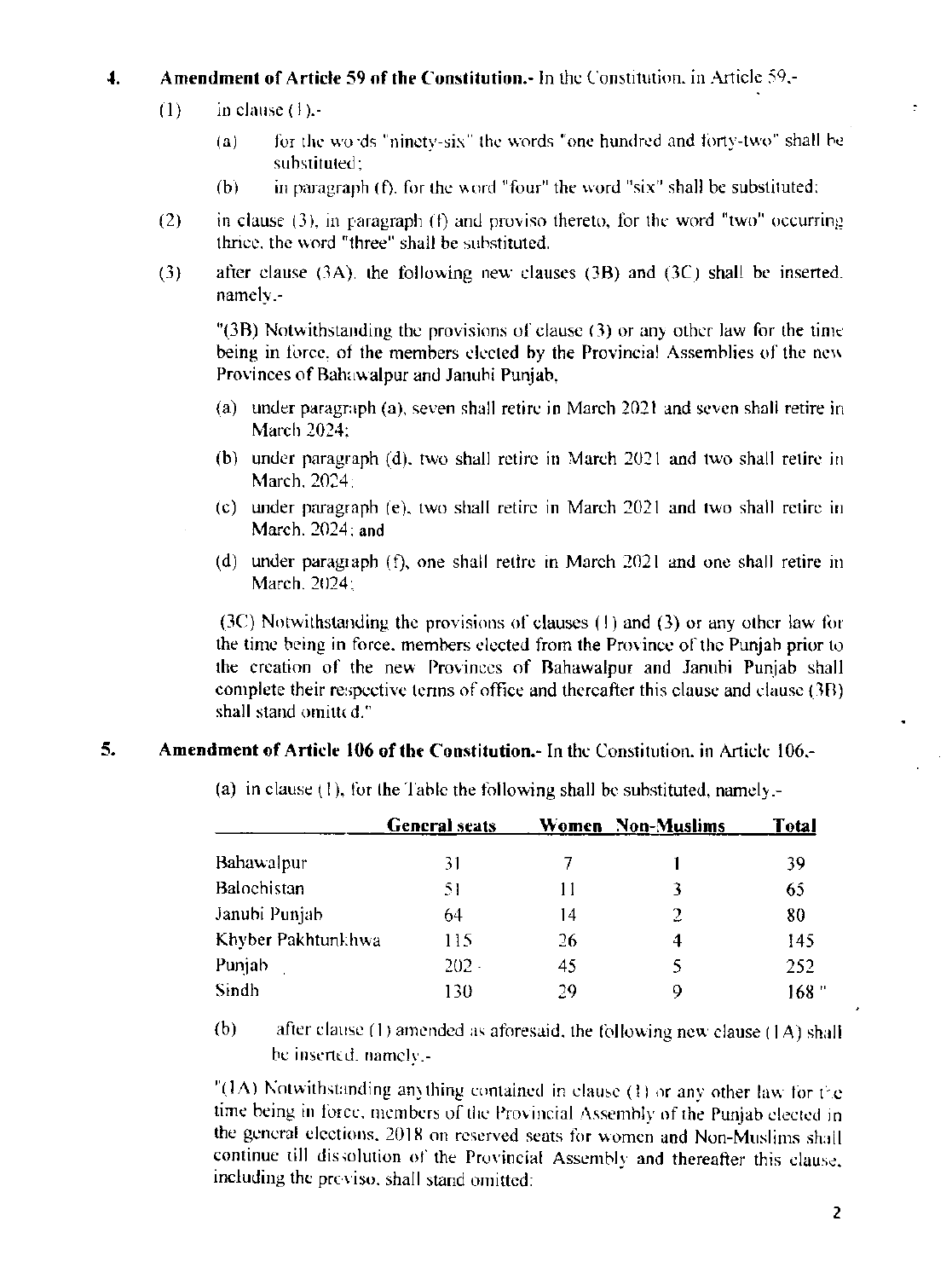Provided that a woman member or a Non-Muslim member elected on a reserved seat to the Provincial Assembly of the Puniab having a domicile in Bahawalpur or Janubi Punjab Province may opt to be a member of the Provincial Assembly of that Province."

6. Amendment of Article 154 of the Constitution.- In the Constitution, in Article 154, after clause (1), the following new clauses shall be added, namely,-

> " $(1 \text{ A})$  As and when new Provinces or territories are included in the territories comprising Pakistan under Article 1, the Council shall determine, within three months, the apportionment, distribution, adjustment, allocation and transfer among the Federal Government and Provincial Governments of the existing and new Provinces or territories:

- (a) water and other natural resources;
- (b) present employees and future job quotas in the civil bureaucracy;
- (c) physical, monetary and other assets and liabilities and rights, and
- (d) other ancillary matters; and

(1 B) The determination under clause (1) shall be based on recommendations of a National Commission for New Provinces comprising eminent and reputable technical, financial, legal and other experts to be constituted by the Speaker, National Assembly in consultation with Chairman Senate and Leaders of the House and Leaders of Opposition, for this purpose and for consideration of proposals for new Provinces referred thereto by resolutions of both Houses."

 $7<sub>1</sub>$ Amendment of Article 175A of the Constitution.- In the Constitution, in Article 175A,

after clause  $(6)$ , the following new clause  $(6A)$  shall be inserted, namely:-

"(6A) For initial appointment of the Chief Justice and Judges of the Bahawalpur and Janubi Punjab High Courts, the Chief Justice of the Lahore High Court shall also be a member of the Commission."

#### Amendment of Article 198 of the Constitution.- In the Constitution, in Article 198.-8.

after clause (IA), the following new clause (IB) shall be inserted,  $(a)$ namely:-

"(1B) The High Court for Bahawalpur shall have its principal seat at Bahawalpur, and the High Court for Janubi Punjab shall have its principal seat at Multan."

in clause (3), for the words "each at Bahawalpur, Multan and" the word  $(b)$ "at" shall be substituted.

Amendment of Article 218 of the Constitution.- In the Constitution, in Article 218, in  $\mathbf{Q}$ clause (2), in sub clause (b) for the word "four" the word "six" shall be substituted.